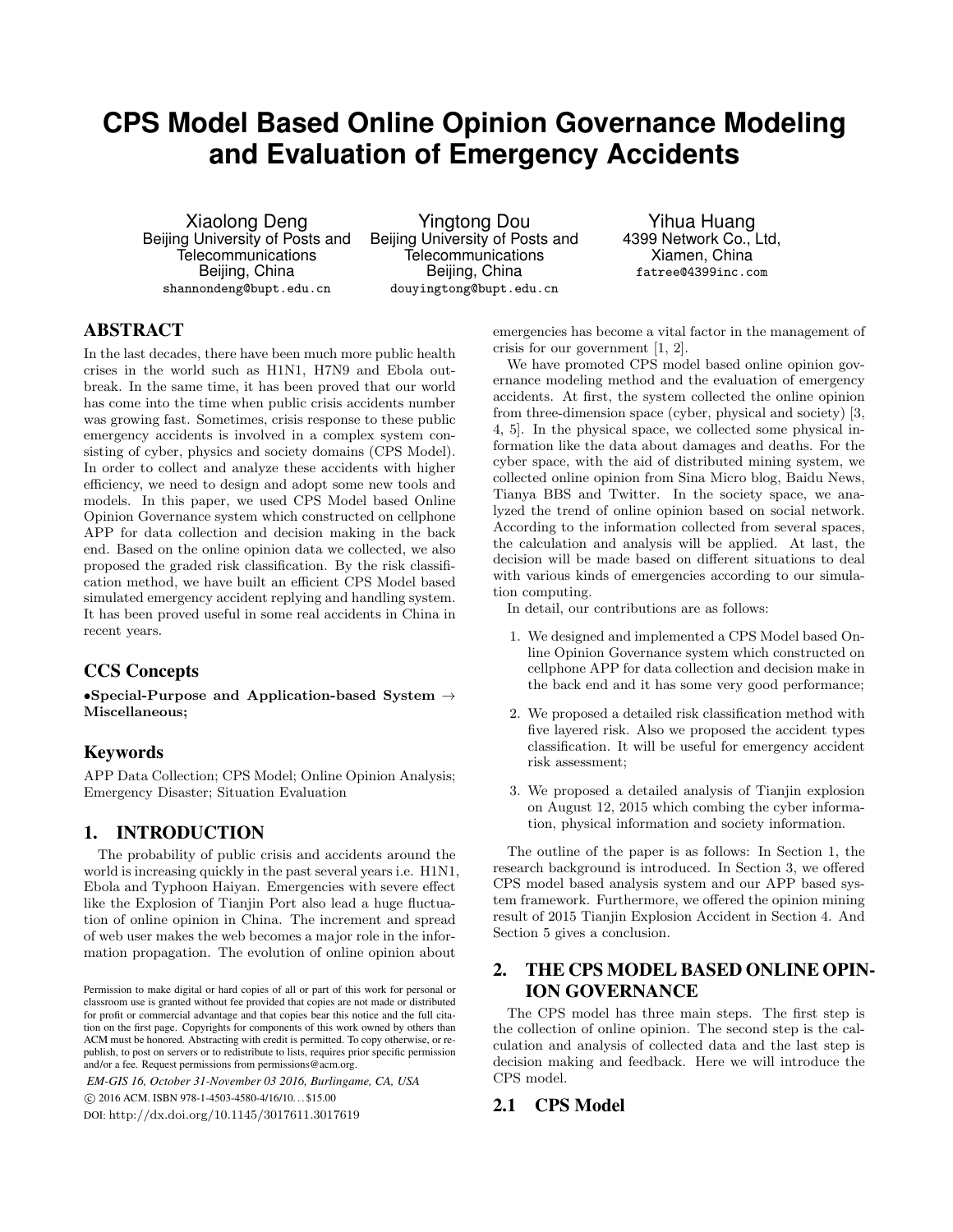

Figure 1: CPS Model Based Risk Reply

The basic way to evaluate the model is analyzing the event that have occurred is input to the model. Compare the conclusion of event with the actual process and verify whether they are similar or not.

Crisis response is involved in a complex system consisting of cyber, physics and society domains. Different domains are closely coupled and dynamically evolved. Cross domain analysis is applied for better response of natural disasters. A data-model integration method is proposed to support situation awareness and emergency response planning. Models are used for the prediction of crisis scales and its impact on infrastructure system and local society. Data mining is used to sense society readiness and mentality of affected citizen. The integration of cross-domain data mining and emergency modeling is essential for supporting scientific decision-making (planning and response) [3, 4, 5].

#### 2.2 Opinion Collection APP

To collect the online opinion, we combine the way using APPs and web crawlers together. The mobile APPs collect the information of events happened in the real world (i.e. photos, locations, time). The web crawler gets the online opinion in the web. The APP-based information collection is a user-driven information pushing mechanism, i.e. the client-server structure. Users send information (including longitude and latitude information) of emergency accidents via specific APPs like what is shown in Figure 2 to the server where store the storing and analyzing the data.

#### 2.3 CPS Model

It can be found from Figure 2 that user can send out the accident information in emergency and this is a demo GUI for emergency report for our university campus (www.bupt.edu.cn). Risk grade judgment is based on the content analysis. In our system, user can send out text information, photo information and location information (including latitude and longitude information). After the information was sent to back end server, it can be extracted and helpful for further data mining in Figure 3.

The web crawler is a server-based online information collection process. The web crawler running 7\*24 hours on the server collects the online information about the emergencies from BBS, micro-blogging and others websites. Besides, the crawler could also collect information from news website and other online libraries according to the specific emergency ac-



Figure 2: APP GUI



Figure 3: Opinion Collection System Framework

cident such as Micro Blog, BBS, Twitter, and Facebook. As a result, we offered some suggestions to the government to handle opinion situation in these emergency accidents [6, 7, 8, 9].

## 3. GRADED EMERGENCY ACCIDENT RISK

#### 3.1 Risk Classification

According to the accumulated emergency accidents by our research team in recent year, we have proposed a detailed risk classification method with five layered risk which can be found in Table 1.

An important step in the content analysis is to extract and quantify text. The content builds an identifiable vector relating to the key words of risk grade in the content of Micro Blog and WeChat at the initialization of pre-judgment model. There is a method combining the word frequency method, the mutual information method and the information entropy method to extract, identify with cleaning and finally transfer the eigenvector [7, 8, 9].

Meanwhile, the word frequency method is the simplest method for extracting the eigenvector, taking the frequency scale of key words as a criterion to choose the feature words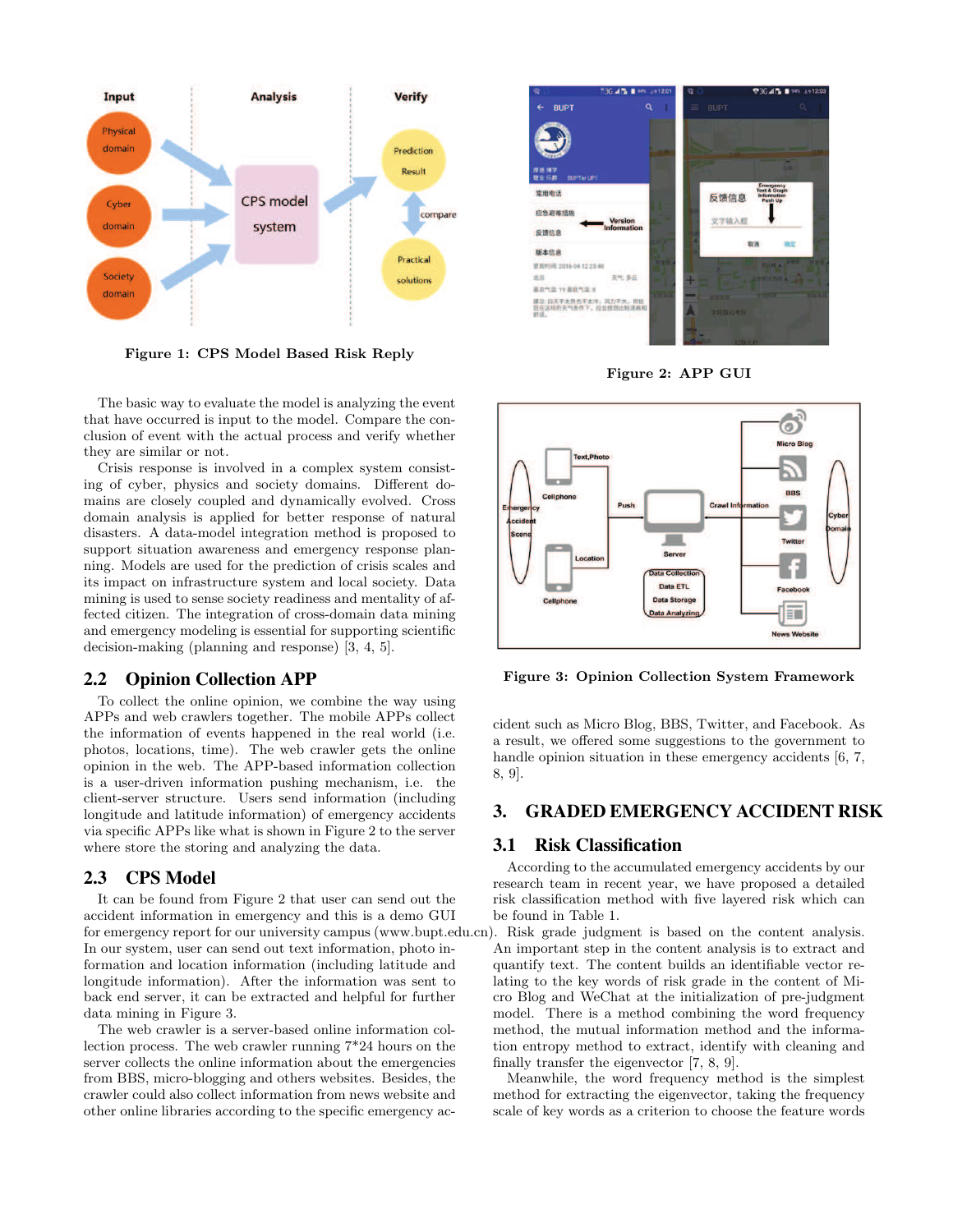| Table 1: Graded Emergency Accident Risk |  |  |  |  |  |
|-----------------------------------------|--|--|--|--|--|
|-----------------------------------------|--|--|--|--|--|

|                                          | Lable 1: Graded Emergency Accident Risk |                                      |
|------------------------------------------|-----------------------------------------|--------------------------------------|
| Risk grade and characteristics           | Events types                            | Events examples                      |
| Primary risk                             | Natural disaster, Geologic and mete-    | HaiYan typhoon, Wenchuan earth-      |
| Characteristics: events that cannot      | orological disasters, Ecological disas- | quake, SARS, Violence and terror in- |
| be prejudged and controlled by hu-       | ter, Violence and terror incidents      | cidents at Kunming Station           |
| mankind and that are unexpected and      |                                         |                                      |
| greatly harmful to the safety of life    |                                         |                                      |
| and property as well as extremely bed    |                                         |                                      |
| effects on the stability of country and  |                                         |                                      |
| society.                                 |                                         |                                      |
| Secondary risk                           | Safety accidents                        | Fire in Harbin 2016, Jan, 2nd.       |
| Characteristics:<br>unexpected mega-     | Traffic accidents                       | Explosion at Tianjin Port            |
| events due to human factor, resulting    | Environmental pollution in a large      |                                      |
| in a certain damage to the safety of     | scale and so on                         |                                      |
| life and property and to the economy     |                                         |                                      |
| and society.                             |                                         |                                      |
| Tertiary risk                            | Issue of law about livelihood           | Delay retirement under the pension   |
| Characteristics: events that has no      | Implementation of policy and so on      | dual system                          |
| threat to safety of life and property,   | National and even global events         | Anticorruption within party          |
| but a great influence on the social sta- | caused by technological economy         | The crash of stock market, circuit   |
| bility and public opinion guidance       |                                         | breakers and share trading stops     |
|                                          |                                         | Global financial crisis              |
| Quaternary risk                          | Domestic and foreign policy;            | American presidential election, the  |
| Characteristics: events that has no      | Diplomatic incidents                    | TPP accident,                        |
| threat to safety of life and property,   |                                         | Agreement to Xi Jinping visit        |
| but a certain influence on the social    |                                         | Parade on Victory over Japan Day     |
| stability and public opinion guidance    |                                         |                                      |
| Others                                   | Public figures                          | Li Shishi vs. AlphaGo                |
| Characteristics: informational events    | Events like typical phenomenon of so-   | Attack on a girl at H hotel          |
| that has no threat to safety of life and | ciety and so on                         |                                      |
| property and no significant influence    |                                         |                                      |
| on the social stability and public opin- |                                         |                                      |
| ion guidance                             |                                         |                                      |

and considering that a word with increasing frequency of occurrence in text is more representative.

The mutual information method is to measure the relevance between the feature item and a particular category at the time of extraction of feature words. If the calculating value of mutual information is greater, the relevance between the corresponding feature item and the category is higher; instead, the relevance between the corresponding feature item and the category is lower, which should be dropped out.

Given the joint distribution of two random variables  $(X, Y)$ is  $p(x, y)$ , the marginal distribution is  $p(x)p(y)$ , and the mutual information  $I(X; Y)$  is the relative entropy of the joint distribution  $p(x, y)$  and the product distribution  $p(x)p(y)$ :

$$
I(X;Y) = \sum_{x \in X} \sum_{y \in Y} p(x,y) \log \frac{p(x,y)}{p(x)p(y)}
$$
(1)

The information gain method is mainly according to the information quantity (i.e. the information entropy) of feature item in the entire category system to measure the importance of the feature, and to determine its selection with the contribution degree feature item to the category system. To calculate the contributed information quantity is to compare the change of systematical information quantity under the circumstance of the selection or nor. In information theory, the entropy is to measure the expected value of a random variable. The entropy value H of a random variable X beneath the range of  $\{\chi_1, \ldots \chi_n\}$  is defined as  $H(x) = E(I(X))$ . Meanwhile  $I(X)$  is the self-information of random variable  $X$ . At the same time, another expression form of entropy  $H$ , which is expanded according to the definition of expectation and the formula of self- information, is:

$$
H(X) = \sum_{i=1}^{n} p(\chi_i) I(\chi_i) = -\sum_{i=1}^{n} p(\chi_i) log p(\chi_i)
$$
 (2)

The information entropy is to measure the average expected value of the random variable whose sentence appears in the form of some word combination mode. And it can be used to calculate the sentence information entropy according to the value selection of the random variable in the mentioned range.

Using the above methods, it can carry out the extraction and identification to some particular content key words when searching, and then calculate the oriented risk grade. If there is a basic conformity, a primary early- warning can be launched; if not, other operations could be continued. For example, in the primary risk judgment procedure, key words, such as "great", "bad" "injuries and deaths", can be marked when building the identifiable vector of key words of Micro Blog content, using the word frequency method to decrease the data dimension, to abolish the noisy data and to reduce the scope. To confirm the relevance between the Micro Blog content and "the primary risk category", the mutual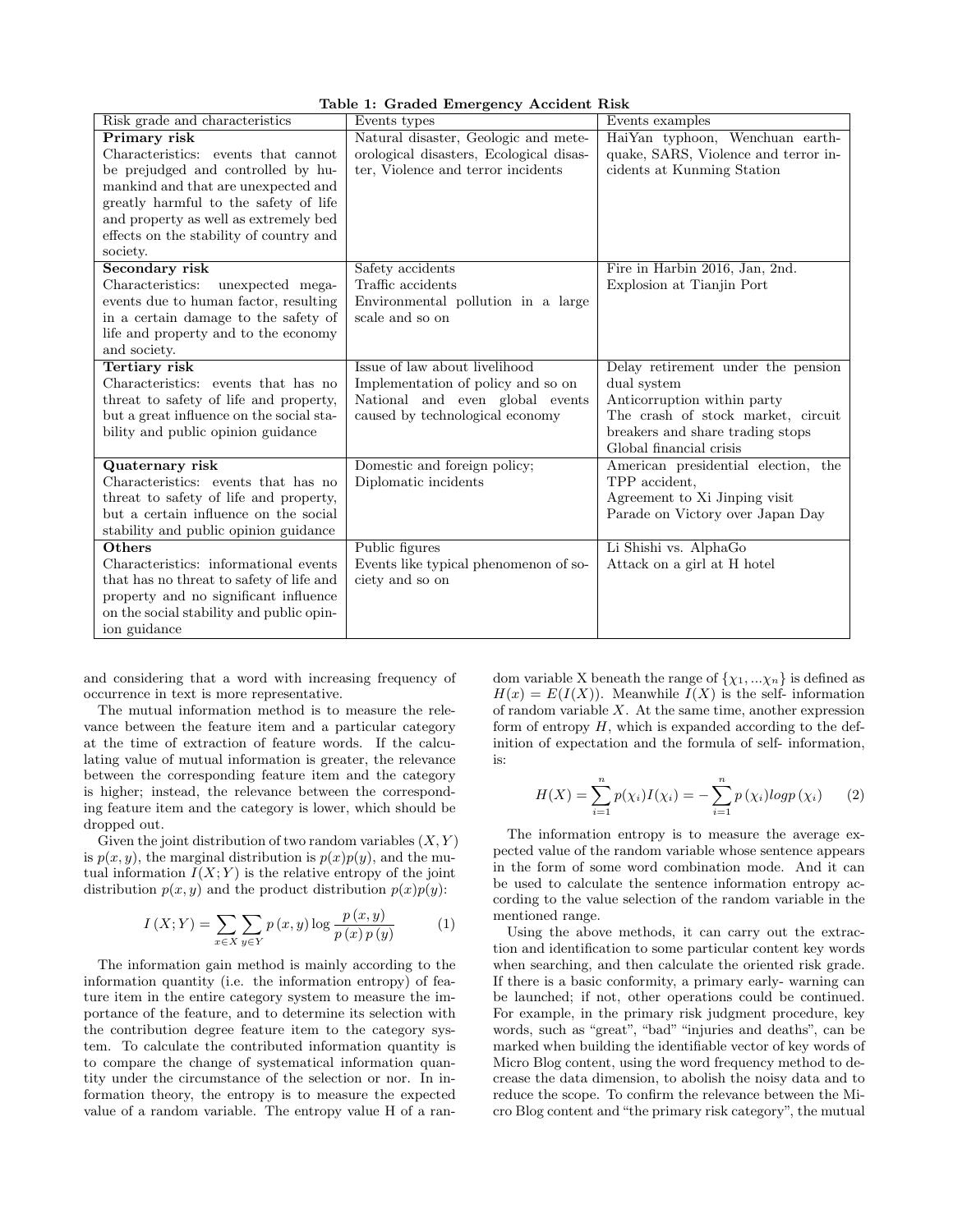information method can be used to calculate the mutual information value (relative entropy) of feature quantity of key words, while finally to confirm the contribution degree of the Micro Blog content to the entire "primary risk category" for determining the selection situation of the feature quantity [10, 11, 12].

# 3.2 Accident Types

Depending on the type of event emergency network public opinion, it can be divided into five areas, political, society, the people's livelihood, natural or man-made disasters and other.

| The type of event   | Instructions                          |
|---------------------|---------------------------------------|
| Political           | Diplomatic or political incidents     |
|                     | happened at home and abroad pol-      |
|                     | icy implementation.                   |
| People's livelihood | The events involving the people's     |
|                     | livelihood, such as laws enacted and  |
|                     | implementation of policy.             |
| Society             | The events involving the public       |
|                     | safety, social celebrities and social |
|                     | phenomenon etc.                       |
| Natural/Man-        | Natural disasters, accidents, trans-  |
| made disasters      | portation accidents and environ-      |
|                     | ment pollution etc.                   |
| Other               | The events triggered by the science,  |
|                     | technology and economic factors.      |

Table 2: Accident Types

# 4. CPS MODEL ANALYSIS OF TIANJIN EX-PLODES ION

The 2015 Tianjin explosions were a series of explosions that killed over one hundred people which occurred at a container storage station at the Port of Tianjin on Wednesday, 12 August 2015. The first two explosions occurred within 30 seconds at the factory, which located in the Binhai New Area of Tianjin, China. The second explosion was much larger and caused by about 800 tons of ammonium nitrate. Fires caused by the initial explosions continued to burn out of control throughout the weekend, repeatedly causing some secondary explosion which eight additional explosions occurring on Saturday, 15 August.

The cause of the explosions was not immediately known at first, but an investigation was concluded in February 2016 that an overheated container of dry nitrocellulose was the cause of the initial explosion.

Poor coverage of the event and the emergency response to it received criticism. By 12 September 2015, the official casualty report was 173 deaths, 8 missing, and 797 non-fatal injuries.

### 4.1 Cyber Domain

Figure 4 is the overall trend line which based on the result of Baidu index when "Tianjin explosion" as the search keyword. As it can be seen from the chart, the day of August 13 incident search index is at its peak, the next two days to August 15 search index reached a valley, before August 17, the search index more moderate ups and downs, 8 after May 24, the event has been concern about completely



Figure 4: Online Public Opinion Data

normal situation.

We have found Baidu search results page more than 3,210, 000 points and Baidu news over 3,050,000 articles by keywords of "Tianjin explosion" by June 9, 2015.And the news has been broadcasted by SinaWeibo over 66,962,864time and Tencent Micro Blog over 519,465 times. We collected the data and analyzed the case by some useful methods [13, 14, 15, 16].



Figure 5: Online Public Opinion Data Trend of PC End



#### Figure 6: Online Public Opinion Data of Mobile End

Figure 5 and Figure 6 above represented the "Tianjin explosion" search results in 24 hours form the incident happened. The mobile terminal searches reached its peak on the third day of the event. Overall, the trend of attention from the mobile terminals is much higher than that from the PC side, to some extent, showing timeliness and convenience of mobile terminal.

#### 4.2 Society Domain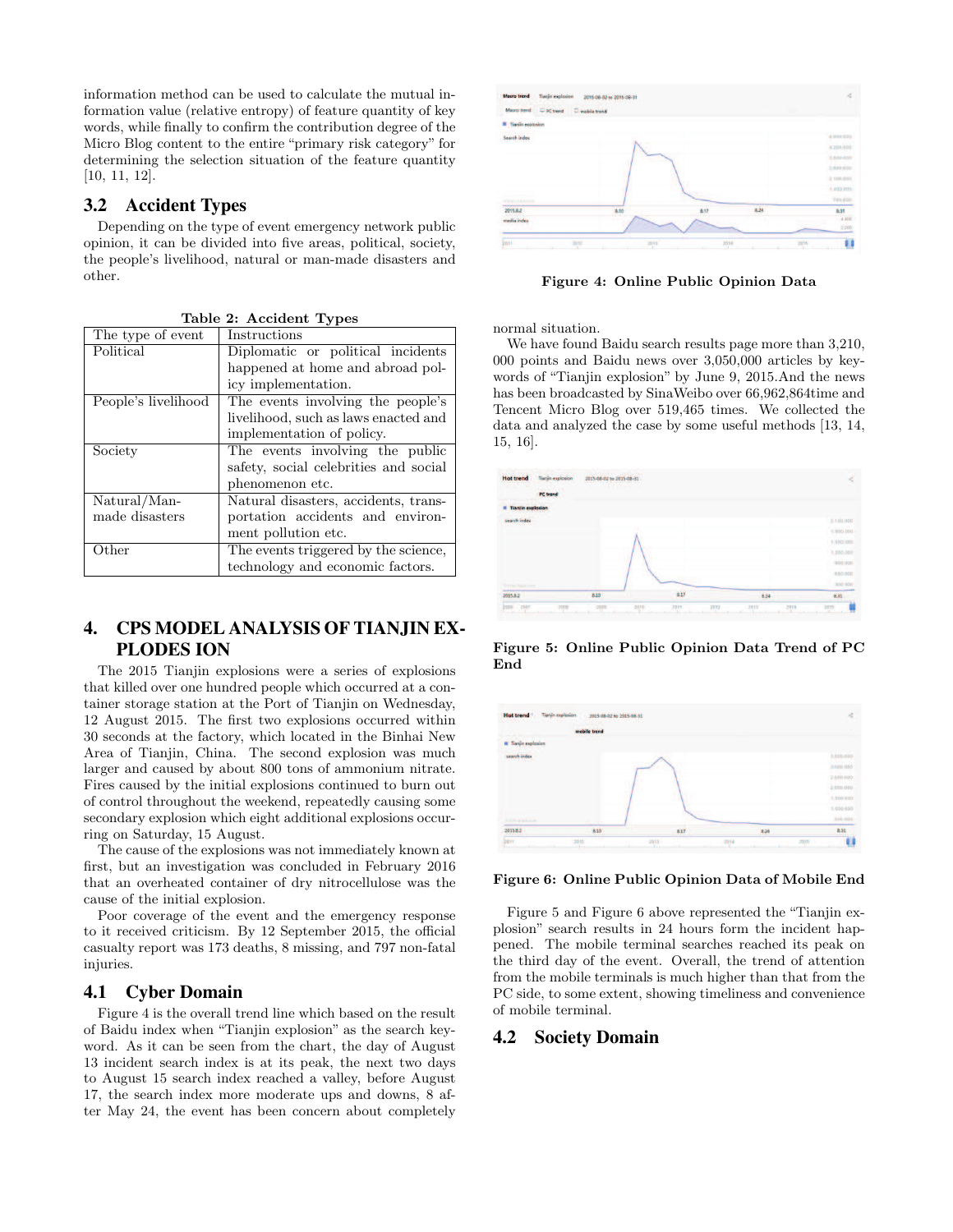| <b>Related search words</b><br><b>PASSESS FLUX AND RESIDENCE</b> | Topic heat<br><b>CONTRACTOR</b>                                                                                                                                                                                                      | The fastest rising search words   | <b>CONTRACTOR</b> |
|------------------------------------------------------------------|--------------------------------------------------------------------------------------------------------------------------------------------------------------------------------------------------------------------------------------|-----------------------------------|-------------------|
| 1. Tianiin                                                       |                                                                                                                                                                                                                                      | 1. Changchengli street in Tiarjin | 314% &            |
| explosion                                                        | ٠<br>_____                                                                                                                                                                                                                           | Tianjin gas explosion<br>ż        | 100%              |
| Tianin news                                                      | <b>Commercial</b><br>٠                                                                                                                                                                                                               | 3 Dagang                          | 78                |
| Tanggu in Tianjin<br>٠                                           | <b>Continued in the Continued State Continued in the Continued State Continued Inc.</b><br>Đ                                                                                                                                         |                                   |                   |
| Dagang                                                           | The contract of the contract of the                                                                                                                                                                                                  |                                   |                   |
| <b>Tianin</b> gas explosions                                     | <b>Distances and Contract Contract of the Contract Office</b>                                                                                                                                                                        |                                   |                   |
| Changchengli street in Tiarrin                                   | distances and the contract of                                                                                                                                                                                                        |                                   |                   |
| ٠<br>lanjin Petrochemical explosion                              | All Processing Contract of the Assessment Con-                                                                                                                                                                                       |                                   |                   |
| Tianjin Dagang explosion<br>9                                    | <b>Continued by Continued by Continued by Continued by Continued by Continued by Continued by Continued by Continued by Continued by Continued by Continued by Continued by Continued by Continued by Continued by Continued by </b> |                                   |                   |
| lianjin bombings<br>10                                           | has a strong of the con-                                                                                                                                                                                                             |                                   |                   |

Figure 7: Hot Search Distribution of Tianjin Event



Figure 8: Word Frequency of SINA Micro Blog

## 4.3 Further Data Analysis

We can get event data area of physical domain and the initial situation. Our system (in adjustable intervals) collected can collect the online information from social network in each 5 minutes, and the user can monitor events in realtime development of the state, according to meteorological and hydrological events traffic situation around the area develop mass evacuation routes, events such as the deployment of firefighters' disposal program.

We use a method for automatic summarization based on LDA model and information entropy for Chinese document. It uses LDA model to do shallow semantic analysis work on documents and gets the distribution of topics under each document. Through analyzing the topics of document, we got the topic which has the best expression of central idea for document. Meanwhile, this paper proposed a new method to compute the sentence weight and extract the most important sentence based on measuring the information entropy for each sentence. It treats the sentence as a random variable and calculates the information entropy for every random variable. Experimental results show that this method can pick out the most important sentence in the document.

By the above table it can be found that, at the beginning of the Tianjin Explosion event, people greatly concerned about the incident itself. And lately people have expressed concern about the injured persons.

The above table shows public opinion for these accident victims when the incident occurred. Lately, people became concerned about conducting a thorough investigation and

Table 3: Word Frequency Rank in the Early Stage

| Words                      | Part of speech          | Weights  | The<br>number of<br>occurrences |
|----------------------------|-------------------------|----------|---------------------------------|
| explosion                  | vn                      | 5.68     | 2753                            |
| occur                      | $\overline{\rm v}$      | 5.82     | 874                             |
| Tianjin Binhai<br>New Area | n-newword               | 6.52     | 599                             |
| explosion                  | n-new                   | 10.07    | 463                             |
| Clifford                   | V                       | 6.24     | 457                             |
| Dangerous<br>goods stores  | n-newword               | 3.81     | 338                             |
| Hope                       | $\overline{V}$          | 6.7      | 300                             |
| Tianjin Binhai             | n-newword               | 4.49     | 280                             |
| Accident                   | n                       | 6.71     | 271                             |
| Victims                    | vi                      | 4.95     | 269                             |
| hospital                   | $\mathbf n$             | 6.7      | 260                             |
| Help                       | vn                      | 6.75     | 246                             |
| Know                       | $\overline{\mathbf{V}}$ | 5.78     | 232                             |
| store                      | $\mathbf n$             | $3.67\,$ | 227                             |
| Injured                    | vi                      | 4.86     | 218                             |
| blessing                   | $\overline{\mathbf{V}}$ | 7.06     | 191                             |
| Binhai<br>New Area         | n-newword               | 7.89     | 191                             |

Table 4: Word Frequency Rank in the Late Stage

| Word                       | Part of speech          | Weights | The<br>number of<br>occurrences |
|----------------------------|-------------------------|---------|---------------------------------|
| Explosion                  | vn                      | 6.23    | 7306                            |
| Tianjin                    | ns                      | 8.78    | 4942                            |
| explosion                  | n-newword               | 8.23    | 1409                            |
| occur                      | $\overline{\mathbf{V}}$ | 7.36    | 1176                            |
| victims                    | n-newword               | 8.73    | 1020                            |
| accidents                  | $\mathbf n$             | 8.63    | 973                             |
| Tianjin harbor             | ns                      | 6.76    | 881                             |
| Tianjin Binhai<br>New Area | n-newword               | 8.29    | 861                             |
| Ruihai<br>company          | n-newword               | 9.3     | 695                             |
| <b>News</b>                | n                       | 7.97    | 674                             |
| government                 | $\mathbf n$             | 9.09    | 582                             |
| Hope                       | $\overline{\mathbf{V}}$ | 7.69    | 528                             |
| Clifford                   | $\overline{\mathbf{V}}$ | 7.01    | 518                             |
| Disaster                   | $\mathbf n$             | 7.45    | 486                             |
| Marina                     | n                       | 7.09    | $\overline{470}$                |
| The company                | $\mathbf n$             | 8.65    | 469                             |
| life                       | n                       | 7.56    | 446                             |
| know                       | $\overline{\mathbf{V}}$ | 6.7     | 437                             |
| help                       | vn                      | 8.03    | 419                             |
| survey                     | V                       | 6.47    | 419                             |
| warehouse                  | n                       | 6.07    | 404                             |
| Binhai<br>New Area         | n- newword              | 9.21    | 391                             |
| Country                    | n                       | 8.52    | 386                             |
| Hero                       | n                       | 6.82    | 377                             |
| Jobs                       | vn                      | 7.53    | 369                             |